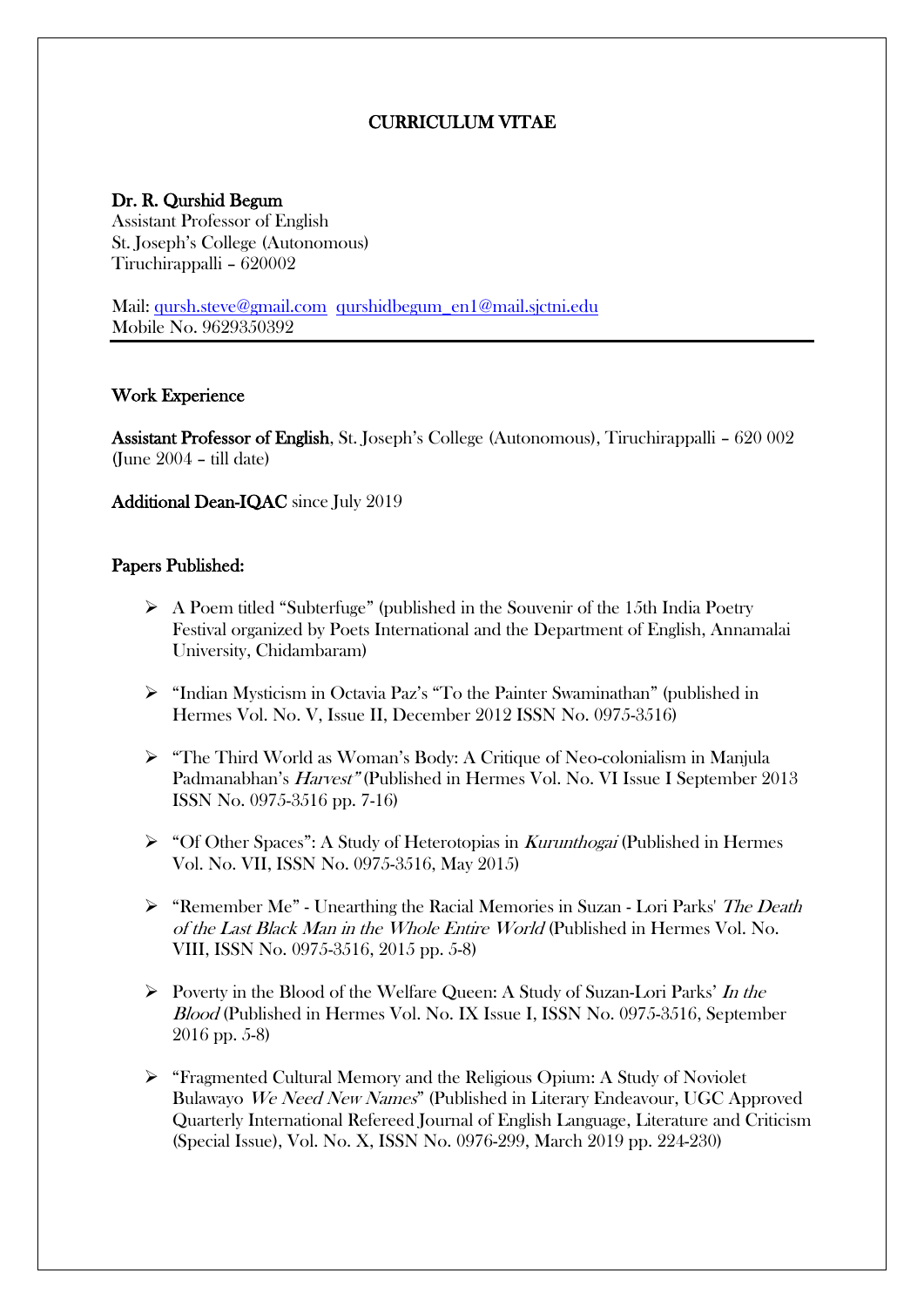- $\triangleright$  "Postfeminism and Chic Lit A Neoliberal Reality?" (Published in Journal of Engineering Technologies and Innovative Research, An International Open Access Journal, Vol. No. 6, Issue 3, ISSN No. 2349-5162, Impact Factor: 5.87, pp. 773-780)
- $\triangleright$  "Transnationalism in Mohsin Hamid's *Exit West*" (Published in Research Journal of English (RJOE), Vol. No. 4, Special Issue 1, ISSN No. 2456-2696, Impact Factor: 4.845, pp. 138-143)

# Short-Term Courses Attended:

- Attended UGC Sponsored Seven-day Short Term Course on Capacity Building for Middle Level Women Managers in Higher Education organized by the Department of Women's Studies, Bharathidasan University, Khajamalai Campus, Tiruchirapalli, held from 7th May to 13th May 2018
- Attended UGC Sponsored Short Term Course on Disaster Management organized by UGC – Academic Staff College, Bharathidasan University, Tiruchirappalli, held from 26th March to 28th March 2012

# Colloquia/Workshops Organised:

- A Five-day Online Faculty Development Programme organised by the IQAC of St. Joseph's College (Autonomous), Trichy on Inclusive Procedures and Processes in Assessment and Accreditation by NAAC from  $30<sup>th</sup>$  June to  $4<sup>th</sup>$  July 2020
- $\triangleright$  A Webinar on Knowledge Gained through the Challenging Exercise of NAAC: **Success Story** on  $15<sup>th</sup>$  May 2020
- $\triangleright$  A Two-day National Colloquium on **Intercultural Encounters** from  $3<sup>nd</sup>$  January 2020 to 4 th January 2020
- $\triangleright$  Workshop on Mentoring of NAAC Aspirant Institutions to Promote Quality Assurance in Higher Education under the Scheme of PARAMARSH on 22.10.2019
- $\triangleright$  A National Colloquium on DRAFT NATIONAL EDUCATION POLICY on  $25<sup>th</sup>$ July 2019
- $\triangleright$  A Two-day National Colloquium on Autonomous Institutions Marching towards University Status on  $4^{\text{th}}$  and  $5^{\text{th}}$  March 2019

# Resource Person:

- $\triangleright$  Resource Person in the Four-day Webinar Series on Criteria Achievement Based on the Revised Guidelines of NAAC for Mentee Institutions organised by the IQAC of Nirmala College, Coimbatore, and delivered a talk on **Criterion II** on  $4^{\text{th}}$  August 2020
- Resource Person in the Four-day Online National Workshop on Intricacies of NAAC Assessment for Better Scoring organised by St. Francis de Sales College, Nagpur, and delivered a talk on **Criterion II** on  $28<sup>th</sup>$  July 2020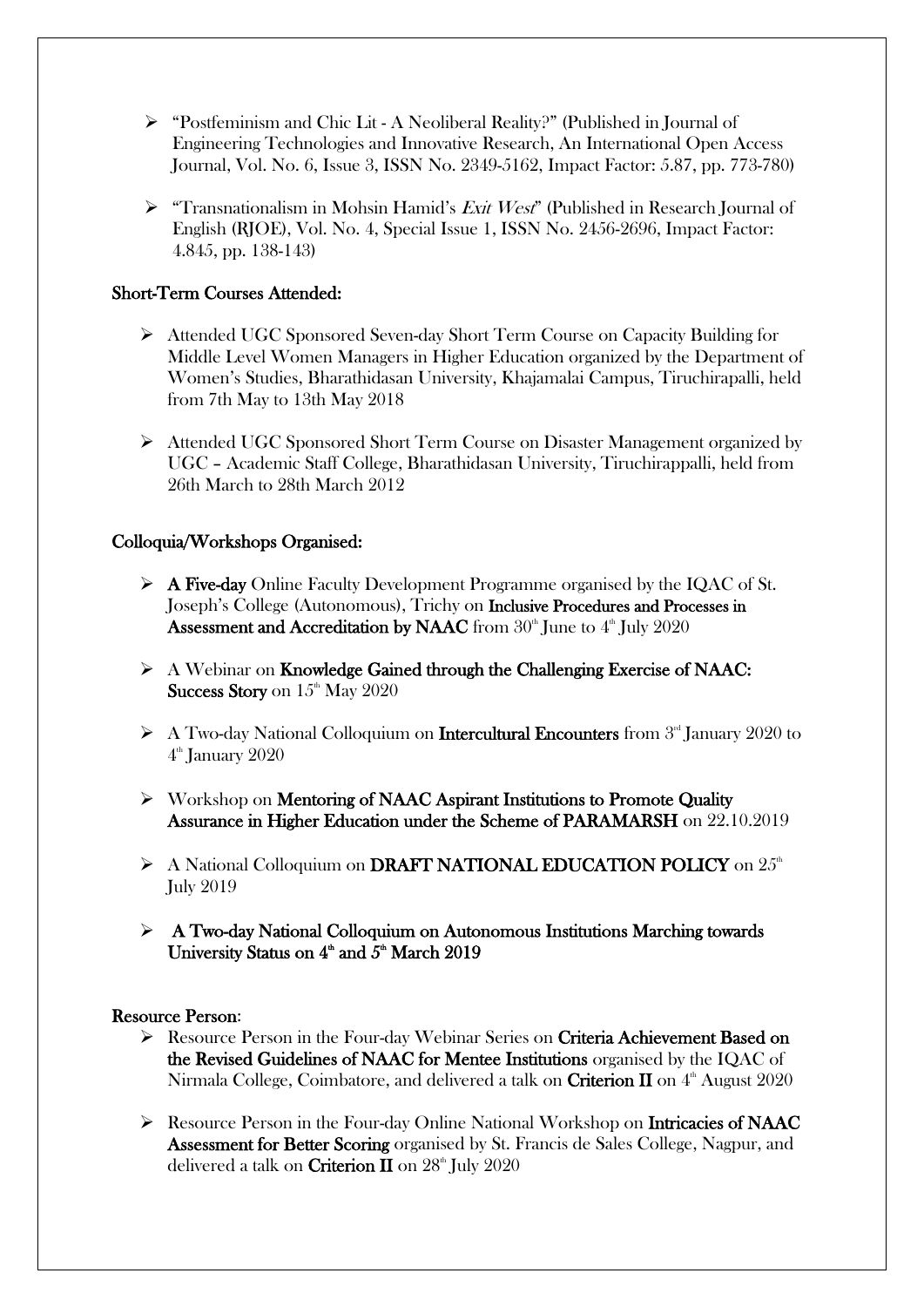- Resource Person in the Five-day Online Faculty Development Programme organised by the IQAC of St. Joseph's College (Autonomous), Trichy on Inclusive Procedures and Processes in Assessment and Accreditation by NAAC from  $30<sup>th</sup>$  June to  $4<sup>th</sup>$  July 2020, and delivered a talk on **Accounting the Student Development and Support** on  $3<sup>rd</sup>$  July 2020
- Resource Person in the Jesuit Southern Provinces Youth Seminar on Forming Responsible Leaders for Tomorrow and delivered a talk on Women Leadership on  $29<sup>th</sup>$  February  $2020$
- $\triangleright$  Delivered a Special Lecture on Queer Theory for the Postgraduate students of the PG & Research Department of English, St. Joseph's College (Autonomous), Tiruchirappalli on  $26<sup>th</sup>$  February 2020 (for YOES)
- $\triangleright$  Resource Person in the One-day Workshop on Mentoring NAAC Aspirant Institutions to promote Quality Assurance in Higher Education under the Scheme of PARAMARSH, organised by the IQAC, St. Joseph's College (Autonomous), Tiruchirappalli on  $22<sup>nd</sup>$  October 2019, and delivered a session on **Contribution of the** Mentor Institution and Follow-up Measures
- $\triangleright$  Resource Person in the Faculty Development Programme for the teaching faculty of the School of Languages in Jamal Mohammed College, Tiruchirappalli on  $16<sup>th</sup>$  September 2019, and delivered a talk on POs, PSOs and COs
- $\triangleright$  Chairperson of a session in the Two-day National Colloquium on **Autonomous** Institutions Marching towards University Status organised by the IQAC, St. Joseph's College (Autonomous), Tiruchirappalli on  $4<sup>th</sup>$  March 2019
- $\triangleright$  Delivered a talk in the Association Meeting of the Department of HRM, St. Joseph's College (Autonomous), Tiruchirappalli, on **Report Writing Skills** on  $25<sup>th</sup>$  February 2019
- Delivered the Valedictory Address on Postfeminism in the National Seminar on "Women in Literature" in the Department of English, Jayaraj Annapackiam College, Periyakulam on  $23<sup>rd</sup>$  February 2019
- $\triangleright$  Delivered a lecture on **Postmodernism** in the Yearly Orientation for English Students (YOES), in the Department of English, St. Joseph's College (Autonomous), Tiruchirappalli on  $20<sup>th</sup>$  February 2019
- Chairperson of a session in the Two-day National International Conference on Reminiscence of Revolutionary Reality in African Literature in the Department of English, Mannar Thirumalai Naicker College, Madurai on 10<sup>th</sup> January 2019
- $\triangleright$  Delivered the **Inaugural Address** of the English Literary Association in the Department of English, Urumu Dhanalakshmi College, Tiruchirappalli, on Social History of **England: A Bird's Eye View** on  $18<sup>th</sup>$  August 2018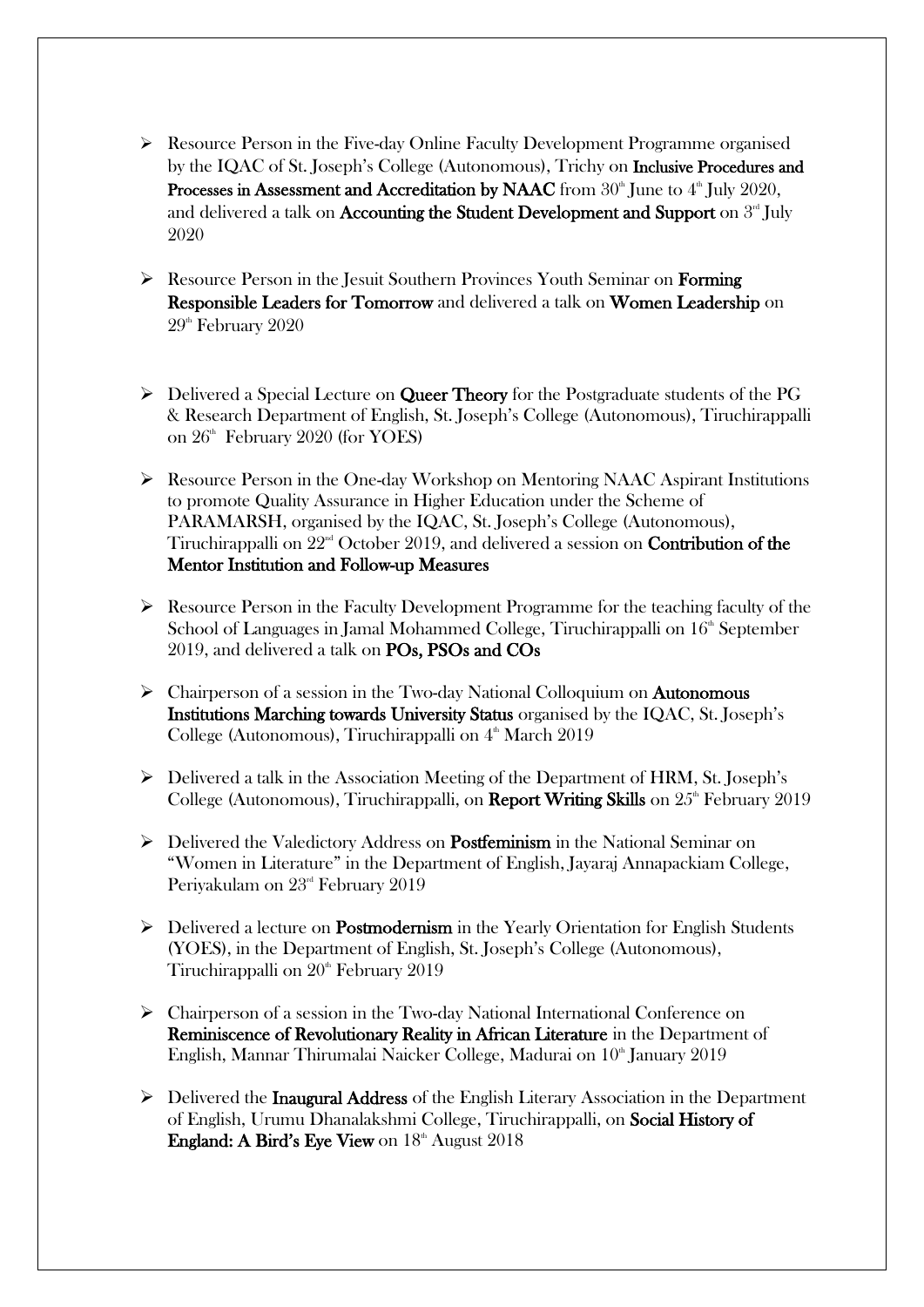- $\triangleright$  Delivered a Special Lecture on **Modernism** for the M. Phil. Scholars of the PG & Research Department of English, St. Joseph's College (Autonomous), Tiruchirappalli on 15th February 2017 (for WOESS)
- $\triangleright$  **Chairperson** of a session in the one-day National Seminar for Students on **Multifarious** Voices of Indian Women Writers conducted by the PG & Research Department of English, St. Joseph's College, (Autonomous), Tiruchirappalli held on 30th November 2016
- $\triangleright$  Delivered a Special Lecture on **Modernism** for the Postgraduate students of the PG & Research Department of English, St. Joseph's College (Autonomous), Tiruchirappalli on 20th January 2016 (for WOESS)
- $\triangleright$  Chairperson of a session in the State Level seminar for Students on Social Concerns in Indian Literatures Translated into English organized by the PG & Research Department of English, St. Joseph's College (Autonomous), Tiruchirappalli held on 9th January 2016
- $\triangleright$  Delivered a Special Lecture on **New Historicism** for the Postgraduate students of the Department of English, St. Joseph's College (Autonomous), Tiruchirappalli on 18th July 2014 (for WOESS)
- $\triangleright$  Chief Guest of the Inaugural Ceremony of the Literary Association of the Department of English, Holy Cross College of Education, Tiruchirappalli held on 22nd January 2013, and delivered a talk on Befriending English
- $\triangleright$  Delivered a Special Lecture on **Post Colonialism** for the Postgraduate students of the Department of English, St. Joseph's College (Autonomous), Tiruchirappalli on 29th November 2012 (for WOESS)

# Other Academic Activities:

#### Research Projects:

 $\triangleright$  Minor Research Project (UGC funded) on African American Drama in August 2012 titled "Complexity of Interactions among Race, family, Sexuality, Class and Culture in the Select Plays of Suzan- Lori Parks" (Rs. 1,00,000)

#### Orientation and Refresher Courses Attended

- Participated in the UGC Sponsored Refresher Course in English held at UGC-Academic Staff College, Bharathidasan University, Tiruchirappalli, from 27-08-2014 to 16-09-2014, and obtained the grade "A"
- $\triangleright$  Participated in the UGC Sponsored **Refresher Course in English** held at UGC-Academic Staff College, Bharathidasan University, Tiruchirappalli, from 06-09-2012 to 26-09-2012, and obtained the grade "A"
- $\triangleright$  Participated in the UGC Sponsored Orientation Programme held at UGC-Academic Staff College, Bharathidasan University, Tiruchirappalli, from 27-01-2011 to 23-02- 2011, and obtained the grade "A"